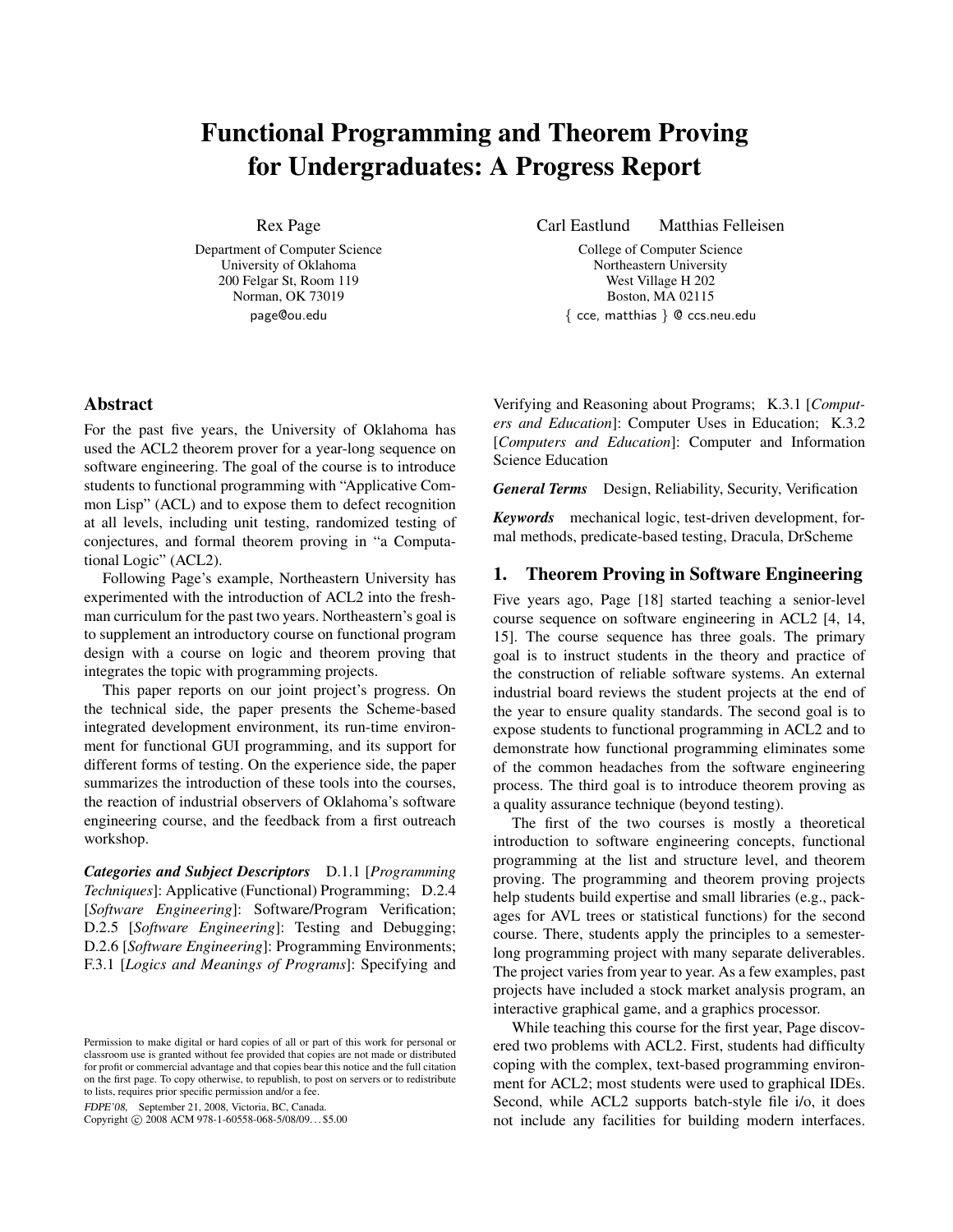

Figure 1. Safety check violation in DRACULA



Figure 2. Interacting with ACL2 via DRACULA

Accordingly, Page's report at FDPE 2005 [17, 18] called for a GUI-based programming environment (IDE) for ACL2 that would include interactive, graphical i/o.

In response, Felleisen and Vaillancourt constructed such an IDE for Page in December/January of 2005/06. They created DRACULA, an environment for ACL2, using the DrScheme infrastructure [11, 12], and managed to deliver a prototype that was usable in the classroom [19]. Page and Felleisen's teams have continued their collaboration since then with the support of a joint NSF grant.

Over the past couple of years, we have improved this prototype, which now includes facilities for unit testing and automated, predicate-based testing (dubbed DoubleCheck). These tools have had a significant impact on the teaching of the software engineering course and have also been used in a freshman course at Northeastern [8]. The following sections discuss the IDE enhancements, in theory and practice, as well as recent accomplishments in the software engineering course. The paper concludes with a description of the project's outreach efforts and plans for future work.

### 2. DRACULA: Theorems and Programs

This section presents DRACULA, the suite of software tools that we developed in support of the software engineering course. Roughly speaking, DRACULA is an integrated programming environment built on top of DrScheme, with tools for functional graphical programming, unit testing, random testing, and a GUI connection to a theorem prover. The first subsection is a general introduction to DRACULA; the last two focus on its support for testing.

#### 2.1 DRACULA

ACL2 stands for "A Computational Logic for Applicative Common Lisp". It consists of two parts: a first-order, purely functional subset of Common Lisp ("Applicative Common Lisp"), and an equational logic for reasoning about it ("A Computational Logic"). DRACULAis a partial embedding of the former into DrScheme. DRACULA thus inherits most of DrScheme's tools and some of its teaching libraries, including a library for creating interactive GUI games. Because we also wished to use DRACULA for the freshman logic course at Northeastern, we decided to make its primitives safe.<sup>1</sup> DRACULA leaves the computational logic to ACL2,

<sup>&</sup>lt;sup>1</sup> In ACL2 terminology, the guards are enabled.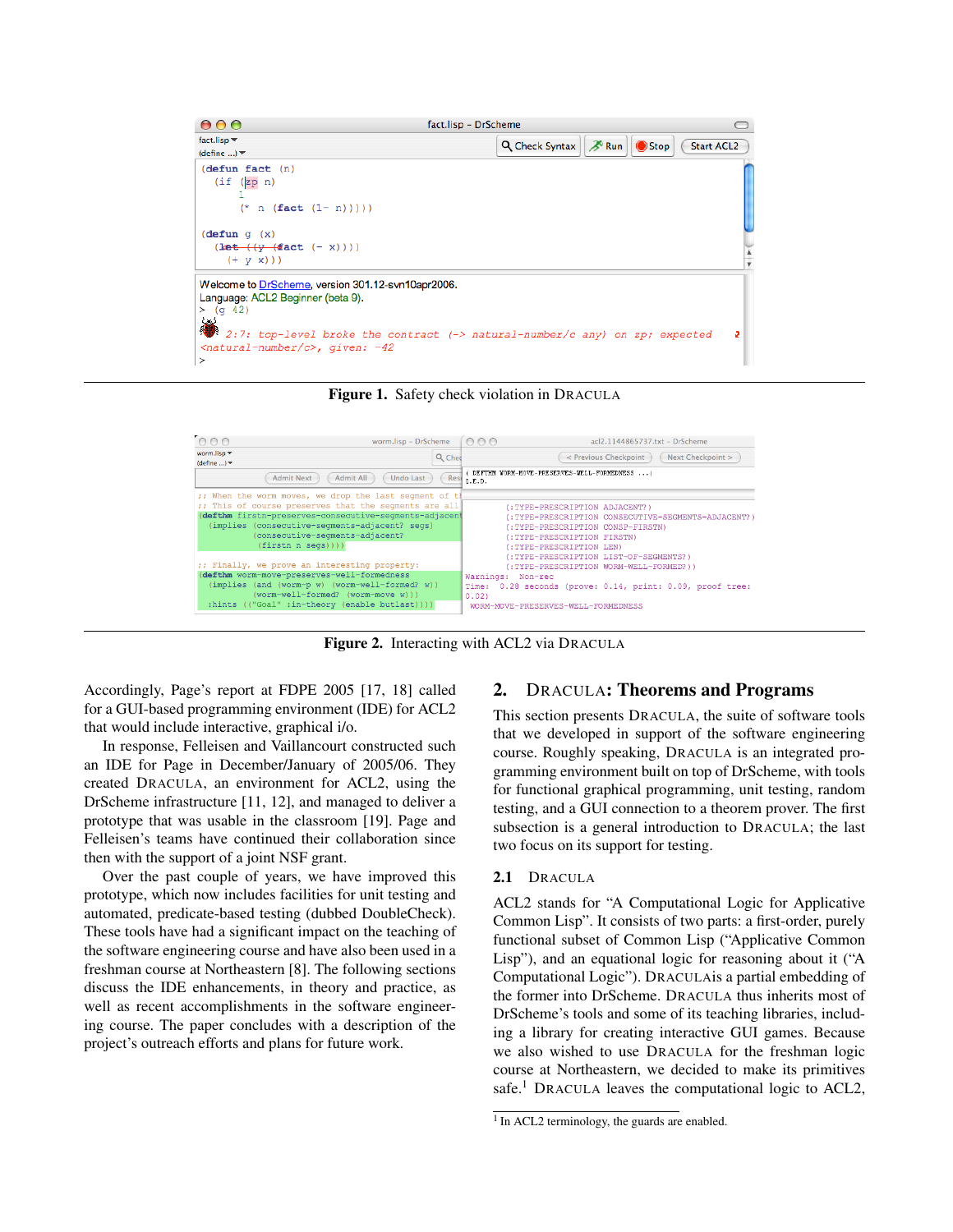

Figure 3. Unit test failure

providing an interface to the theorem prover when users need to reason formally about their program.

Figure 1 displays a snapshot of DRACULA. The IDE consists of three parts: a console with four buttons for controlling the IDE, plus an optional SAVE button; a definitions window; and an interactions window. The definitions window is a language-sensitive editor, which in this case contains function definitions for *fact* and *g*. Once the student clicks the RUN button, the definitions are evaluated and the focus shifts to the bottom pane, i.e. the interactions window. The interactions window roughly acts like a Lisp read-evalprint loop.

In the screen shot, DRACULA is requested to run (*g* 42). Since *g* then calls *fact* with −42, the safety check for *zp* whose domain proper is the set of natural numbers—raises an exception. DRACULA highlights the use of *zp* that causes the error and, with a failure arrow, also shows the pending call to *fact* and where its result would be used (through *y* and let).

For the proof of theorems, DRACULA relies on ACL2's logic. A student can launch the theorem prover with a click on START ACL2 (top right). As the screen shot in figure 2 shows, doing so brings up a "report window" (on the right) and opens an additional command pane in DRACULA, with buttons for sending definitions and theorems from the definitions window to the theorem prover.

The additional console supports five pieces of IDE functionality. The first admits the next definition or theorem that hasn't been sent to the theorem prover yet. If the prover accepts it, DRACULA highlights it in green; otherwise it is turned red. The second admits the entire definitions window. The third undoes the last admit. The fourth button resets the theorem prover to its initial state, and the last one forces the theorem prover to shut down.

#### 2.2 Unit Tests

Unit tests are an integral part of program design [3], and our courses teach students to systematically create examples and to turn them into tests [10]. Testing is also a crucial precursor to automated formal verification of a program, because it eliminates basic mistakes for which the use of theorem provers is too expensive. DRACULA's unit test mechanism allows students to express concrete applications of their functions that are checked on each run of the program. Before writing the function, students construct valid inputs and corresponding expected outputs for the function. Afterward, DRACULA reports any failures with a link to the "offending" example.

The example in figure 3 shows a flawed program—sqr doubles its argument instead of squaring it—and unit tests checking sqr on inputs 0, 1, and 2. DRACULA reports a failure in the second case, providing the actual result 2, the expected result 1, and the location of the test within a link that displays and highlights it. This provides students with an immediate, concrete counterexample from which to debug their program.

#### 2.3 DoubleCheck

The DoubleCheck library, inspired by QuickCheck [2, 5], provides automated testing for program properties based on random inputs. Students write predicate-based properties about their program, providing a distribution of values for each input. DoubleCheck's name hints at dual modes of verification. ACL2 verifies properties as theorems; DRAC-ULA's ACL simulation tests properties using inputs generated randomly from their distributions, reporting the chosen values in case of failure. Thus, students may use the full power of the theorem prover, but also have assistance finding counterexamples when theorem proving fails and they need to check whether their conjecture may not hold.

Programmers declare new properties using the defproperty syntactic form:

(defproperty *name count* ((*variable distribution hypothesis*) . . . ) *conclusion*)

The property, called *name*, is evaluated *count* times when the program is run. During a trial, DoubleCheck binds each *variable* to a value chosen from the given *distribution*. A variable's *hypothesis* constrains its values, via implication during theorem proving and as a filter on the random dis-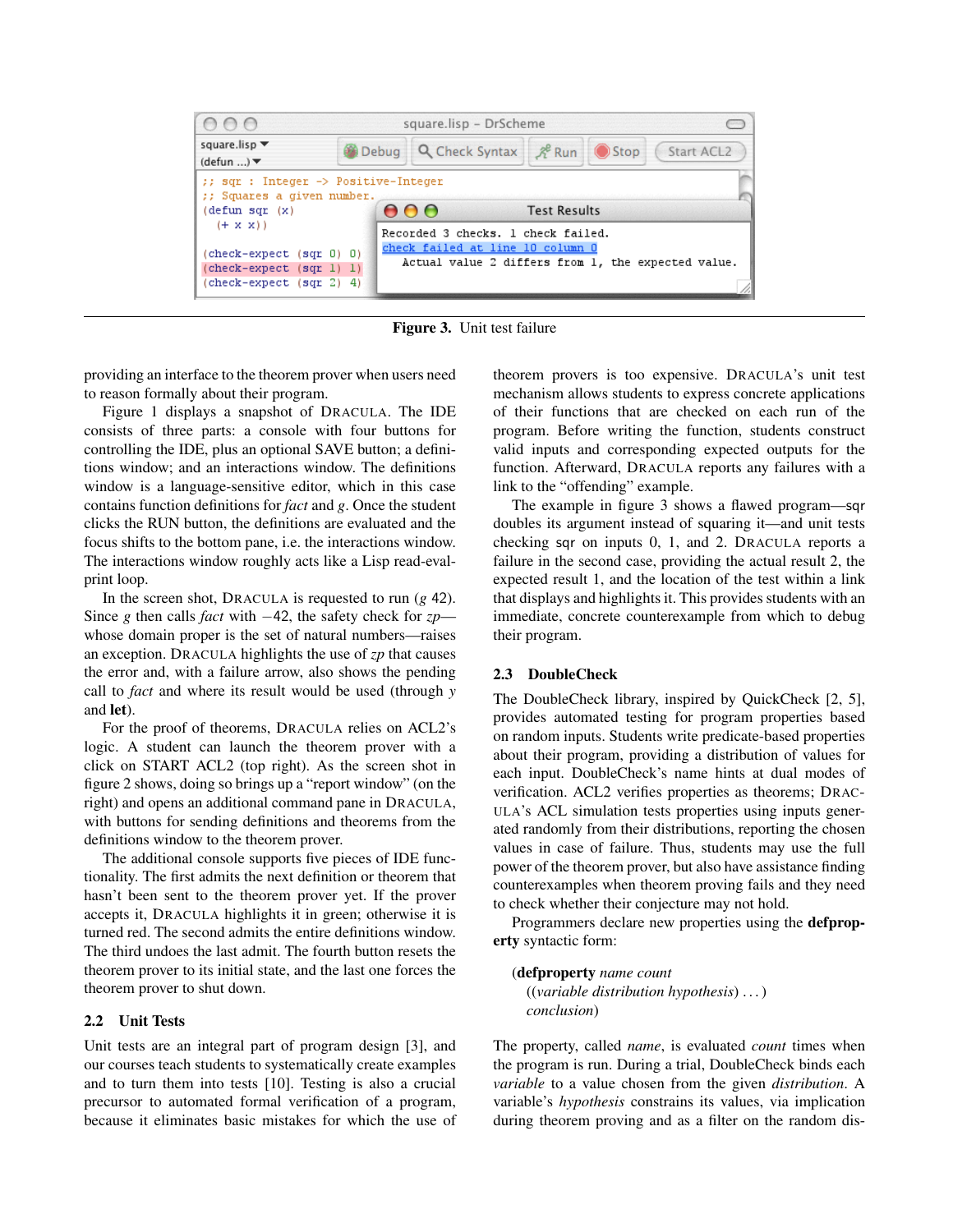

Figure 5. DoubleCheck failure

(random-int-between *i j*)

• generates *n*,  $i \le n \le j$ 

(random-boolean) • generates t or nil

(random-string)

• generates a string containing random characters

(random-list-of *d*) • generates a list of elements from distribution *d*

(random-apply  $f d ...$ )

• applies *f* to values from each distribution *d*

```
(defgenerator name (arg . . . ) (w d) . . . )
```
• defines a distribution *name* that chooses among potentially recursive sub-distributions *d*, each with weight *w*

Figure 4. Random distributions in DoubleCheck

tribution during random testing. The *conclusion* expression determines the final test.

DoubleCheck provides a library of random distributions of values, with tools for users to combine them and to create their own. Figure 4 lists some of the distributions. Random distributions may be used only within defproperty, as their behavior is both higher-order and side-effecting, and not compatible with ACL2's logic.

Figure 5 shows a correct implementation of sqr with a well-formed but untrue property. The defproperty form declares a property named *sqr-int-produces-positive*, to be given 1000 trials on each run. The second line declares the property's inputs; in this case, a single variable *x*. Values for *x* are chosen from a distribution of integers between  $-50$ 

and 50, and must satisfy integerp. The final line declares the property's test: sqr must produce a positive integer.

The window on the right shows a counterexample to the conjectured property. At the bottom-right, the *randomx* key shows that *x* was 0; the *duplicate-test* key provides an expression that can be copied to create a new unit test. The user can add this unit test before fixing the function, building up a regression suite so old bugs won't creep back in.

# 3. Working with DRACULA

In this section, we present functional GUI programming and a simple interactive computer game in DRACULA: Worm (a.k.a. Snake or Nibbles). The first subsection sketches the underlying GUI library. The second subsection describes the construction of a reasonably large example and working with DoubleCheck and the theorem prover to validate conjectures about the program's behavior.

#### 3.1 Functional Interactive GUI Programming

Northeastern's introductory course uses DrScheme to teach program design principles [10]. In order to make the course entertaining, the course software includes a library, dubbed a teachpack, for manipulating images (which are first-class values) and creating animations. As a matter of fact, the very first program—our "hello world" program—shows a rocket lifting off (at constant speed). DRACULA inherits this teachpack.

The GUI library is an "abstract machine" with five instructions:

1. The *big-bang* instruction creates a world and with it a visible canvas:

;; (*big-bang width height rate init*) ;; *width*, *height : Nat* ;; *rate : Rational* ;; *init : State*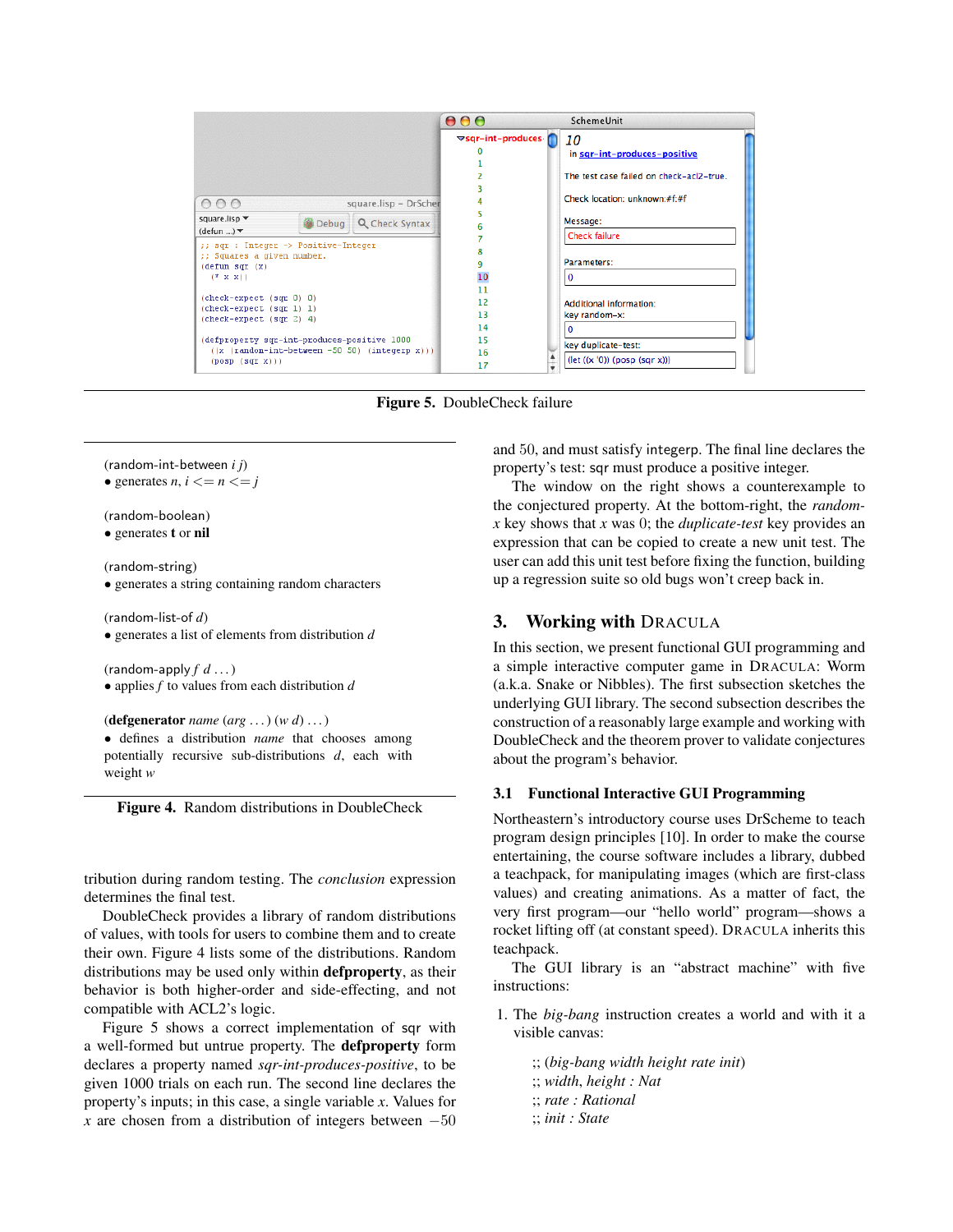The first two arguments determine the size of the screen; the third one specifies how often the clock ticks; and the fourth one is the initial state of the world.

2. Every time the clock ticks, the library performs a program-specific *tick* callback:

;; (*on-tick-event tick*) ;; *tick : State* → *State*

The callback is registered via *on-tick-event*; its purpose is to transform the state at time t into the state at  $t + 1$ .

3. Every time the user presses a key, the library performs a program-specific *key-event* callback:

;; (*on-key-event key-event*) ;; *key-event : State Symbol* → *State*

The callback is registered via *on-key-event*; it updates the state in response to each key pressed.

4. When it is time to refresh the image on the canvas, the library invokes the program-specific *to-image* callback:

;; (*on-redraw to-image*) ;; *to-image : State* → *Image*

The callback is installed with a call to *on-redraw*; it consumes the current state of the world and returns an image. The library sends the image to the canvas.

5. After each *tick* or *key-event* callback, the library queries the program-specific *game-over* predicate:

;; (*stop-when game-over*) ;; *game-over : State* → *Boolean*

The callback is installed by *stop-when*; it consumes the state of the world and reports whether the animation is done. Once *game-over* returns true, the library renders the final state on the canvas and stops the world.

From a semantic perspective, this form of i/o control is closely related to Clean's model of input and output [1]. It is also somewhat reminiscent of the Yale school of functional reactive programming [6, 9, 13].

In addition, the library provides basic primitives to manipulate images, which programmers can insert into the editor or which the program can create on the fly. Lastly, the library provides a pseudo-random number function.

The machine perspective is useful for proving theorems about such GUI programs. The typical approach is to show that the state transforming callbacks preserve some invariant and that the initial state also satisfies this property. We can then conclude that all game states have the property.

#### 3.2 Worms, Theorems, and Properties

The Worm game is representative of the projects assigned to freshmen in their first programming course at Northeastern



Figure 6. Interactive games in DRACULA

University; the courses at Oklahoma use larger projects than this but the principles remain the same.

Here is a concise description of the problem:

The player controls the direction of a constantlymoving worm on a grid. The grid has walls and contains a piece of food. If the worm eats the food, the player gains points, the worm grows in length, and a new piece of food appears. If the worm runs into a wall or its own tail, the game ends.

Producing the game requires only four (compound) data structures: Cartesian points, lists, game state, and images. The game has only three rules (move, grow, or die), and the player controls only the worm's direction. See figure 6 for a screen shot of a functioning Worm game.

Instead of proving the correctness of such a game, instructors usually focus on basic invariants that hold across the entire game. For the worm game, we choose to prove that at any point in the game, the food and the tail of the worm are inside the visible portion of the grid. Other candidate invariants would state that the worm consists of adjacent points and that the worm's tail does not cross itself.

The specific correctness predicate for the game state is shown in figure 7 in terms of two helper functions *pointin-boxp* and *point-list-in-boxp* for testing whether points lie in a bounding box. Verifying the game means proving the initial state satisfies the (partial) correctness predicate, then proving that each transition function preserves the predicate when called before *game-over* (i.e., on a game in which the worm has not yet run into a wall or itself).

When the theorem prover fails, we can attempt to assist it with lemmas or hints, or we can look for conflicts between the program and the conjecture. DoubleCheck facilitates the latter; we convert the final two defthm forms to defproperty to generate counterexamples; see figure 8.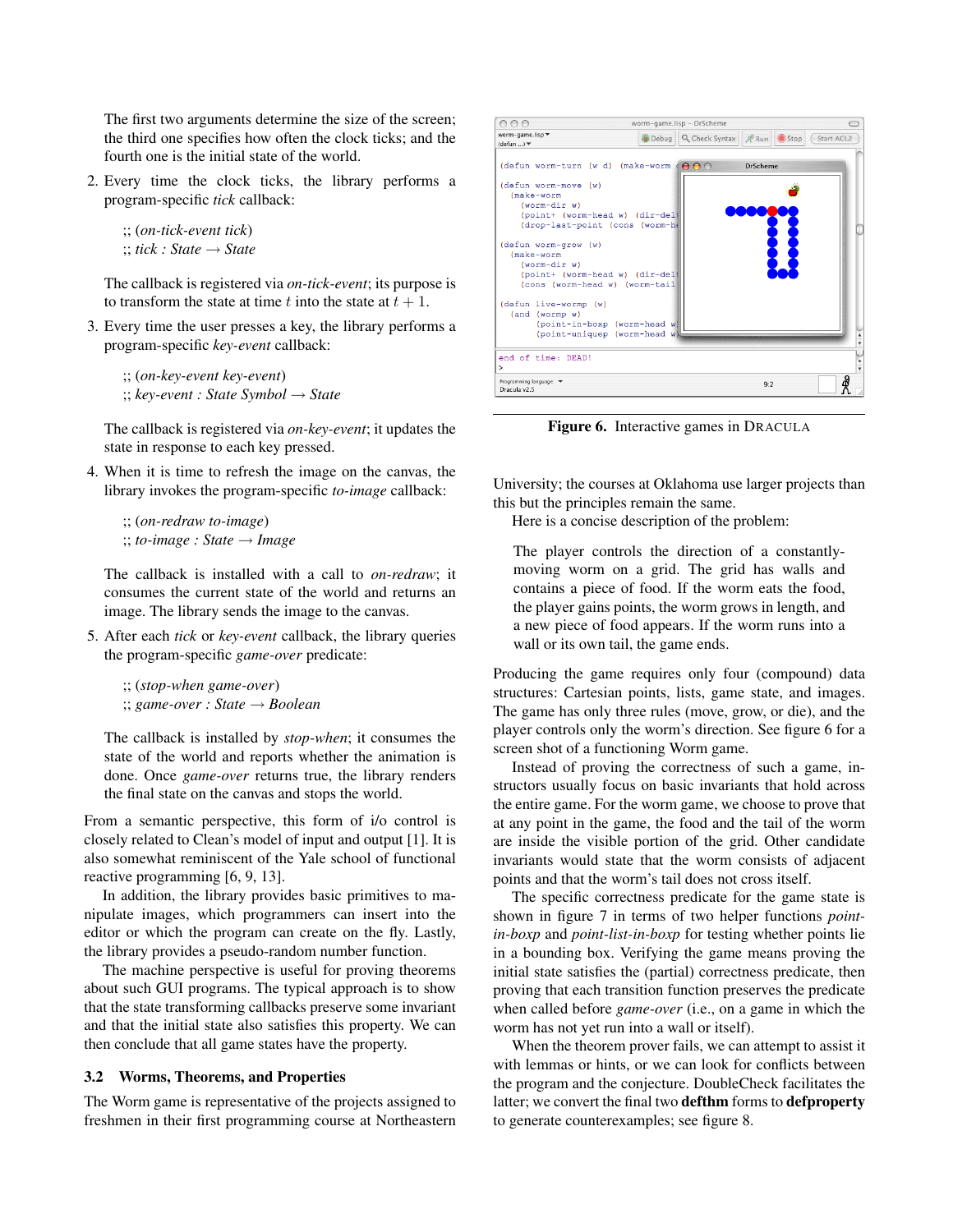```
;; in-bounds-gamep : Game → Boolean
;; Reports whether the food and worm tail of a game
;; are in bounds.
(defun in-bounds-gamep (g)
  (and (point-in-boxp
        (game-food g)
        0 0 (− ∗grid-width∗ 1) (− ∗grid-height∗ 1))
       (point-list-in-boxp
        (game-worm-tail g)
        0 0 (− ∗grid-width∗ 1) (− ∗grid-height∗ 1))))
;; Verify the game's initial state.
(defthm initial-game/in-bounds-gamep
  (in-bounds-gamep ∗initial-game∗))
;; Verify the game's time transition.
(defthm game-tick/in-bounds-gamep
  (implies (and (gamep g)
                (not (game-over g))
                (in-bounds-gamep g))
          (in-bounds-gamep (game-tick g))))
;; Verify the game's user interaction.
(defthm game-key/in-bounds-gamep
  (implies (and (gamep g)
                (not (game-over g))
                (in-bounds-gamep g)
                (symbolp key))
           (in-bounds-gamep (game-key g k))))
```
Figure 7. Main theorems for Worm game.

The *random-uniform-list* generator duplicates the builtin generator random-list-of, but is presented here to show a recursive use of defgenerator. One out of four times, the generator produces nil; three in four times, it extends a recursively chosen tail list with an element chosen independently from *elem-dist*.

The *random-worm* and *random-game* generators use random-apply to pass randomly chosen inputs to *buildworm* and *make-game*, respectively. The defgenerator forms have only a single clause with a weight of 1. The *build-worm* function consumes the direction of a worm's motion, the position of its head, and the directions (up, down, left, or right) between adjacent worm segments. Note that *build-worm* converts the directions to a list of adjacent points. This is more straightforward than making a distribution of adjacent points directly, as the directions may be chosen independently. The *make-game* function consumes a random seed (in the sense of the functional pseudorandom library used by the game), a location for the food, and a worm.

Finally, the *game-tick-in-bounds* and *game-key-in-bounds* properties restate the hypotheses and conclusions of the original theorems, providing random inputs from the generators defined above. Note that the hypothesis predicate for

```
;; random-uniform-list :
\therefore (Random X) \rightarrow (Random (Listof X))
;; Generates a list of elements taken from elem-dist.
(defgenerator random-uniform-list (elem-dist)
  (1 nil)
  (3 (random-apply cons
                    elem-dist
                    (random-uniform-list elem-dist))))
;; random-worm : → (Random Worm)
;; Generates a random worm.
(defgenerator random-worm ()
  (1 (random-apply build-worm
                    (random-dir)
                    (random-point-in-bounds)
                    (random-uniform-list (random-dir)))))
;; random-game : → (Random Game)
;; Generates a random game state.
(defgenerator random-game ()
  (1 (random-apply make-game
                    (random-int-between 1000000000
                                          2000000000)
                    (random-point-in-bounds)
                    (random-worm))))
;; Test the game's time transition.
(defproperty game-tick-in-bounds 100
  ((g (random-game) (and (gamep g)
                          (not (game-over g))
                          (in-bounds-gamep g))))
  (in-bounds-gamep (game-tick g)))
;; Test the game's user interaction.
(defproperty game-key-in-bounds 100
  ((g (random-game) (and (gamep g)
                          (not (game-over g))
                          (in-bounds-gamep g)))
   (k (random-dir) (symbolp k)))
```
Figure 8. DoubleCheck properties for the Worm game

(*in-bounds-gamep* (*game-key g k*)))

random games tests *game-over*, constraining the distribution by filtering out games where the worm's head overlaps its tail. On the other hand, the predicate for random keys tests only *symbolp*, allowing more values than our distribution, as we test only the four cardinal directions (corresponding to the arrow keys).

## 4. Pedagogical Experiences

The two-course sequence in software engineering at the University of Oklahoma has completed its fifth year of incorporating functional programming and elements of mechanical logic as a significant part in two of three major themes typical of course offerings in software engineering: design, quality, and process. Functional programming has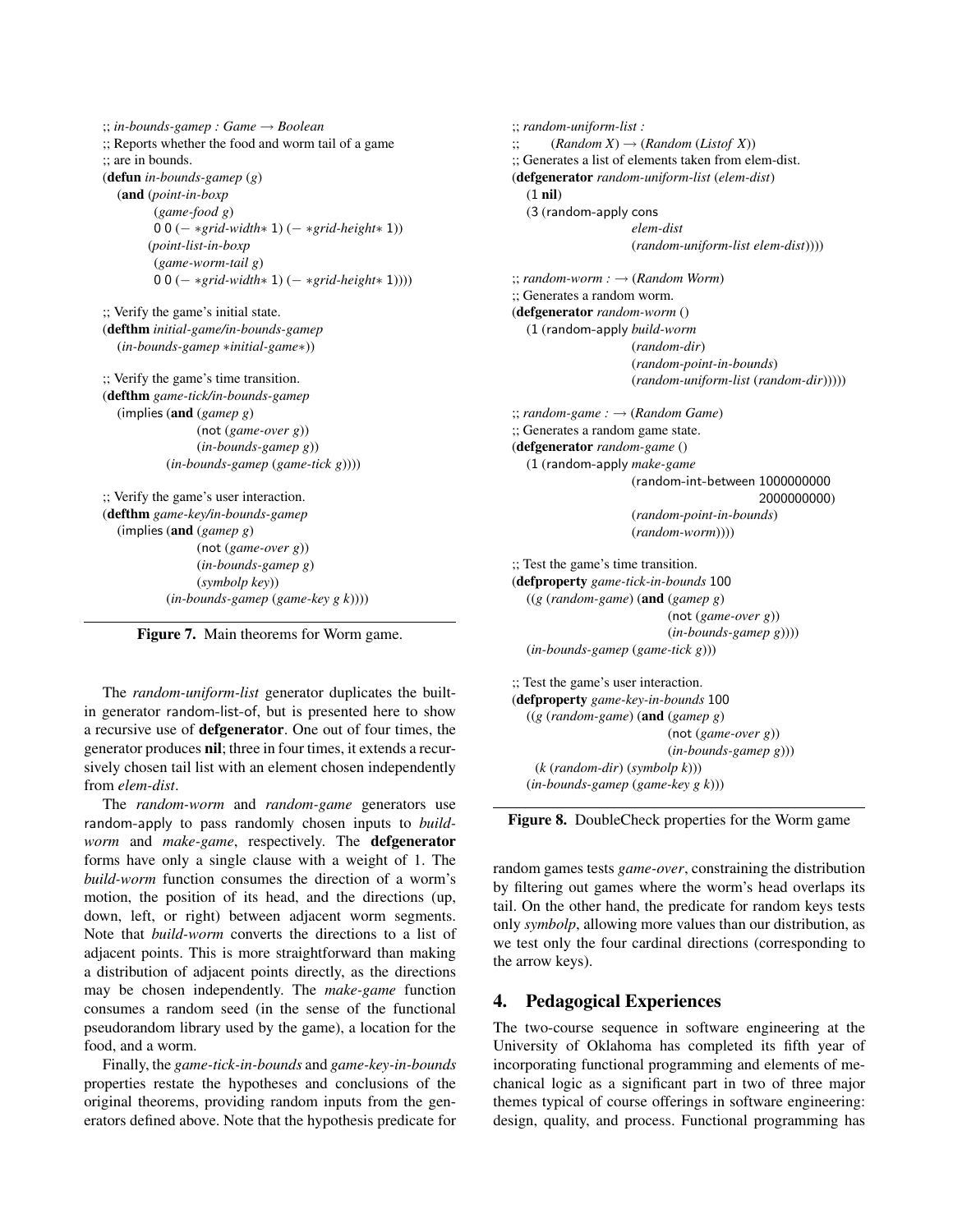the greater impact in the design theme, mechanical logic plays a strong role with the quality theme.

Major steps forward include moving from a dual programming language environment to an integrated environment (DRACULA), and most recently the addition of DoubleCheck. The addition of an automated, predicate-based testing component was the primary difference between the courses this year and those of previous years.

In the first course, students work individually and in teams to complete five to seven projects ranging from a hundred to a thousand lines of code, with supporting process documentation and validation records. The second course requires a project of a few thousand lines with a dozen separate deliverables. The first course is about two-thirds individual work and one-third teamwork, and those ratios reverse roles in the second course.

Over the years, a collection of about two dozen carefully designed and reusable projects have gradually emerged. Careful design of projects is necessary to make sure they are feasible for novices in functional programming and mechanical logic, in the same way that projects for novice programmers must be carefully designed for feasibility. Project topics include general purpose utilities for list processing and applications of such utilities in cryptography, graphics, parsing, statistical analysis, text analysis and formatting, transcendental functions, routing algorithms, audio signal processing, and image processing.

Course prerequisites include symbolic logic, and most students acquire that prerequisite in the form of a course that applies logic directly to the verification of properties of digital circuits and software [16]. For most students, the course serves as their first serious experience with functional programming. Almost all students now succeed in this aspect of the course. About a third say in an anonymous, end-of-course survey that they would be inclined to use functional programming in future projects, given the option.

Most students are able to express informal conjectures about software properties as formulas in logic and to test for them using DoubleCheck's predicate-based random testing. Put differently, DoubleCheck helps students with one of the trickiest task of using logic in programming, namely, the transition from ideas to formal statements. Unfortunately, the distance between DoubleCheck and the theorem prover is still too large.

The percentage of students who acquire an understanding and ability to use the ACL2 theorem prover effectively varies from ten to twenty percent, depending on the year. Proving theorems—mechanically or manually—calls for a higher degree of mathematical sophistication than many students have. Students with good mathematical backgrounds usually do well, and those without learn to appreciate its value. Almost all students leave the courses with a revised view of software correctness. This point is where the applications of predicate-testing and logic—as emphasized in the course apparently have their greatest, long-term effects.

Since 2004 the course evaluation questionnaire that students have filled out at the end of the course has included five supplementary questions asking them to assess their understanding of ACL2 programming and their ability to use the ACL2 theorem proving technology, and also their inclination to use ACL2 or another system with a built-in mechanical logic in future work. The results are remarkably consistent, varying by a few percentage points up or down each year. Well over two thirds of students rate their ACL2 programming abilities highly. Over a third believe they can use the mechanical logic technology effectively (a higher figure than the instructor's estimate based on homework and exam results), and about the same percentage would welcome the opportunity to use ACL2-like technology in future work.

Near the end of the second course, student teams make a half-hour presentation of their software project. Eight to twelve members of the departmental advisory board (prominent members of the industrial software development community, mostly engineering managers, but also senior programmers and senior managers) attend the presentations and comment, both orally and in writing, during a question/answer session at the end of each presentation.

Presentation guidelines direct the teams to target an audience of engineering managers unfamiliar with the specific project, but familiar with company goals and procedures. Coverage must include software architecture, implementation problems and solutions, defect prevention, comparison of planned and actual schedules, remaining implementation problems, potential enhancements, and a demonstration of their software product in operation.

Reactions of advisory board members to both the course work and the presentations have been uniformly favorable over the years. The board members appreciate the emphasis on defect prevention as an important aspect of software quality and see the value in stating and validating software properties in terms of formal, testable and mechanically verifiable statements. Somewhat surprisingly, they also see the value in exposing students to the functional programming paradigm as an alternative to conventional programming, in spite of the fact that, in the past five years, only three of the approximately thirty different board members have been involved in projects making significant use of functional programming.

Last year, one board member, Stephen Mercer, Lead Developer in R&D for LabVIEW at National Instruments, was especially impressed with a bit-plane graphics property that a team verified using the ACL2 theorem prover:

I saw ACL2 for the first time when observing Dr. Page's senior capstone course. I was blown away by the power of it. ACL2 provides a meta-language for programming. Students have been taught for years to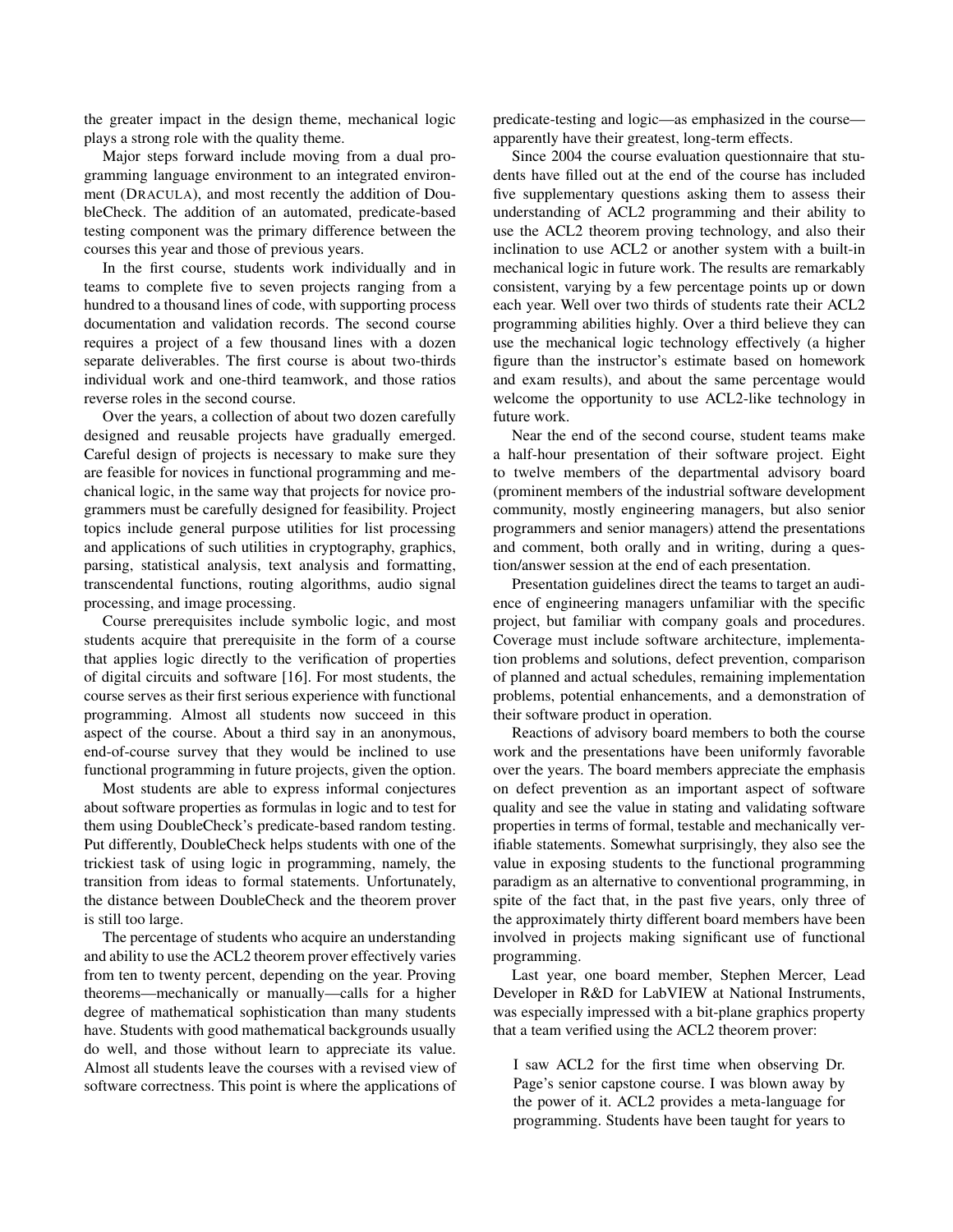write comments about the pre-conditions and postconditions of their functions. ACL2 gives us a way to write those comments in a way that is meaningful to the compiler and then have the compiler verify that they are true. This is the biggest development in programming that I've heard of in a decade.

But could students use this reasoning system? Proving program correctness, even just setting up the problem, was non-trivial in my experience. When watching the capstone presentations, I saw that students could use the system, and quite easily if they took the time to do it. Rigorously proving every single aspect of a function was asking a bit much, but simple proofs to show zero out-of-range errors for arrays or guarantee a floor to a recursion function were common. Proving just those small bits represents a huge step forward in quality. And one group showed the true power of this concept by writing a 3D rendering engine and then proving that their engine had no bit plane errors: ask two objects to draw and you'd never end up with the background object drawing in front of the other object. Proved. Not "yeah, we think so" or "we desk checked it thoroughly" or even "we've never seen a problem in years of empiric testing." This was a hard math proof of correctness. I was excited.

Since I work in language design, I was eager to find out if the ACL2 research could apply to the language I work on (LabVIEW). I got back to the office and found that we already had research ongoing in that area. LabVIEW is a dataflow programming language, which makes it "topologically" similar to functional languages. We already have a working transformer to generate ACL2 code from LabVIEW code for a large subset of our language. Someday we hope to expose in our graphical language the same power that ACL2 is exposing in text languages.

Comments on the presentations can be viewed online.<sup>2</sup>

## 5. Outreach

In May of this year, thirteen computer science instructors attended the Teaching Software Correctness Workshop and were able to experience some of the software engineering course materials themselves, including both lectures and projects. The workshop ran three days, eight hours per day. About a third of the time was spent in lectures and discussions and two thirds in project work. The course staff consisted of the first two authors, plus two students who were familiar with the software engineering course and had explored the use of DRACULA outside normal course work, using tools from the courses.

The workshop goal was to spread the use of mathematical logic, especially mechanical logic, in undergraduate computer science course work. The lectures focused primarily on material from the OU software engineering courses, to give participants a feeling for the educational impact on students. Projects had the same format and intent. Discussions made it possible for participants to share their own use of logic in the classroom and comment on how mechanical logic might be integrated into their educational environment.

During project work periods, the workshop staff continuously interacted with workshop participants. During these work periods, we observed that:

- Instructors run into the same problems as students in trying to work through projects. Future outreach workshops must start with low expectations and carefully introduce all basic notions. We may also extend the workshops from three to five days.
- It is easier to deal with formal statements of software properties (formulas in logic) than it is to convert informal statements to formal ones.
- A carefully constructed experience in stating and proving theorems expressing software properties is a gentler way to intitiate novices than predicate-based testing.

In other words, students and instructors must first learn to translate informal claims into formal, universally quantified expressions. Given formal conjectures, let the theorem prover take over. When it fails, programmers should use DoubleCheck to inspect the relationship between the program and their conjecture.

- An understanding of the interplay between formal logic and informal notions of software properties gained from experience on the formal side improves the ability of novices to convert their informal notions into cogent tests and formal statements of software properties.
- Carefully constructed project work does lead to a reasonable facility with the use of mechanized logic for predicate-based testing and mathematical proof of software properties.

Workshop participants suggested additional ways to improve the DRACULA facility for predicate-based testing. Most importantly, the future syntax of DoubleCheck's predicates must be more closely aligned with ACL2's syntax for theorems than in the current version. We are now at work in making changes to respond to the participant's suggestions.

Another positive outcome of the workshop is the formation of a working group that will host periodic meetings to share progress on the infusion of mechanical logic and other formal methods into the computer science curriculum.<sup>3</sup>

The workshop website $4$  contains all lecture and discussion notes, twelve small to medium sized projects with both exemplary solutions and solutions created by participants

<sup>2</sup> http://www.cs.ou.edu/∼rlpage/SEcollab/prescom/

 $^3$ http://www.resource-aware.org/twiki/bin/view/ ProgrammingLanguages/MEPLS

<sup>4</sup> http://www.cs.ou.edu/∼rlpage/SEcollab/tsc/